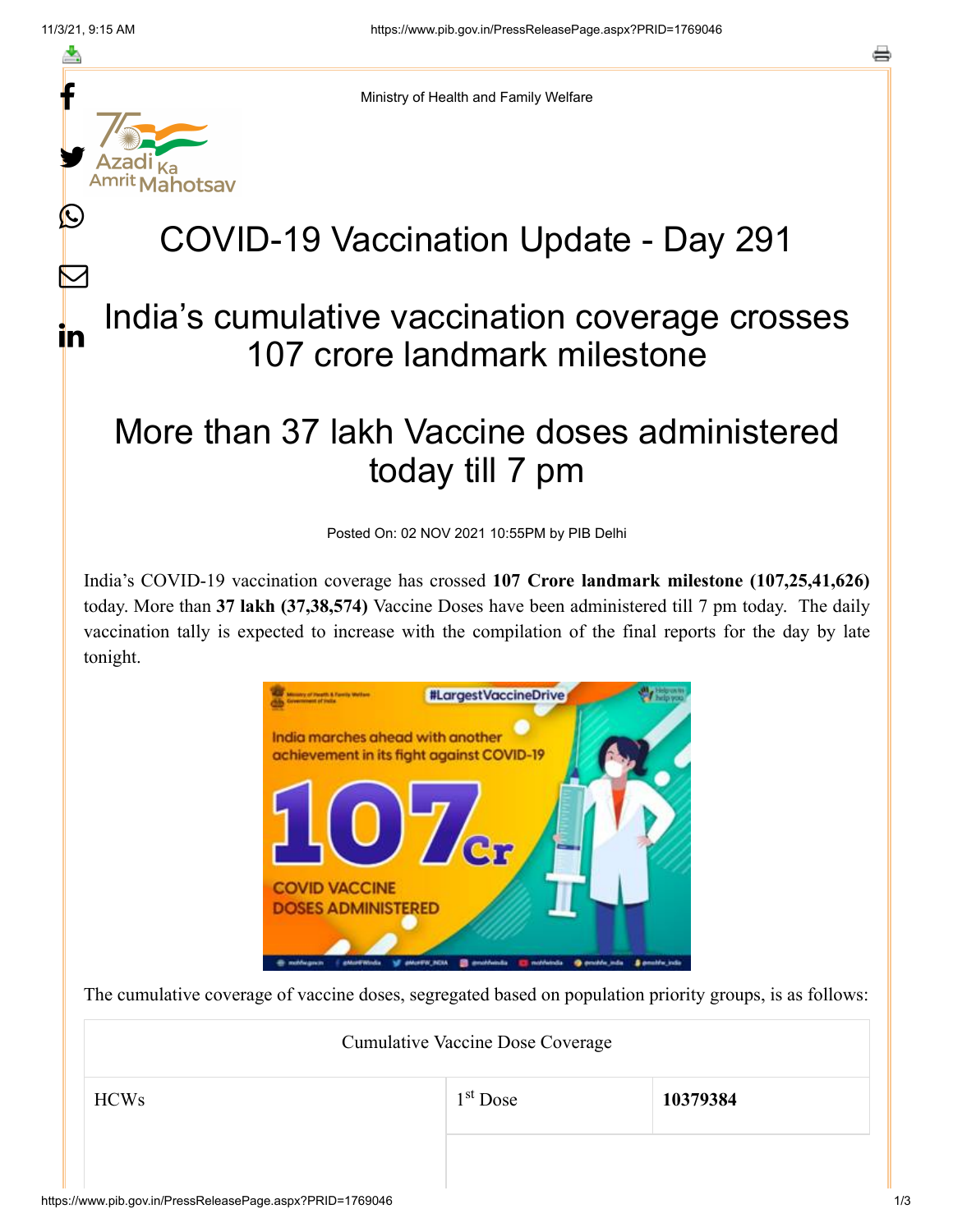| f<br>$\bf \Omega$ |                                              | $2nd$ Dose           | 9240609    |
|-------------------|----------------------------------------------|----------------------|------------|
|                   | <b>FLWs</b>                                  | $1st$ Dose           | 18372018   |
|                   |                                              | $2nd$ Dose           | 15975182   |
|                   | Age Group 18-44 years                        | $1st$ Dose           | 421559498  |
|                   |                                              | $2nd$ Dose           | 146231018  |
| in                | Age Group 45-59 years                        | $1st$ Dose           | 175616674  |
|                   |                                              | $2nd$ Dose           | 97646648   |
|                   | Over 60 years                                | 1 <sup>st</sup> Dose | 110180750  |
|                   |                                              | $2nd$ Dose           | 67339845   |
|                   | Cumulative 1 <sup>st</sup> dose administered |                      | 736108324  |
|                   | Cumulative 2 <sup>nd</sup> dose administered |                      | 336433302  |
|                   | Total                                        |                      | 1072541626 |

Today's achievement in the vaccination exercise, segregated by population priority groups, is as follows:

|             | Date: 2 <sup>nd</sup> November, 2021 (291 <sup>st</sup> Day) |       |  |  |
|-------------|--------------------------------------------------------------|-------|--|--|
| <b>HCWs</b> | $1st$ Dose                                                   | 141   |  |  |
|             | $2nd$ Dose                                                   | 6590  |  |  |
| <b>FLWs</b> | $1st$ Dose                                                   | 136   |  |  |
|             | $2nd$ Dose                                                   | 15461 |  |  |